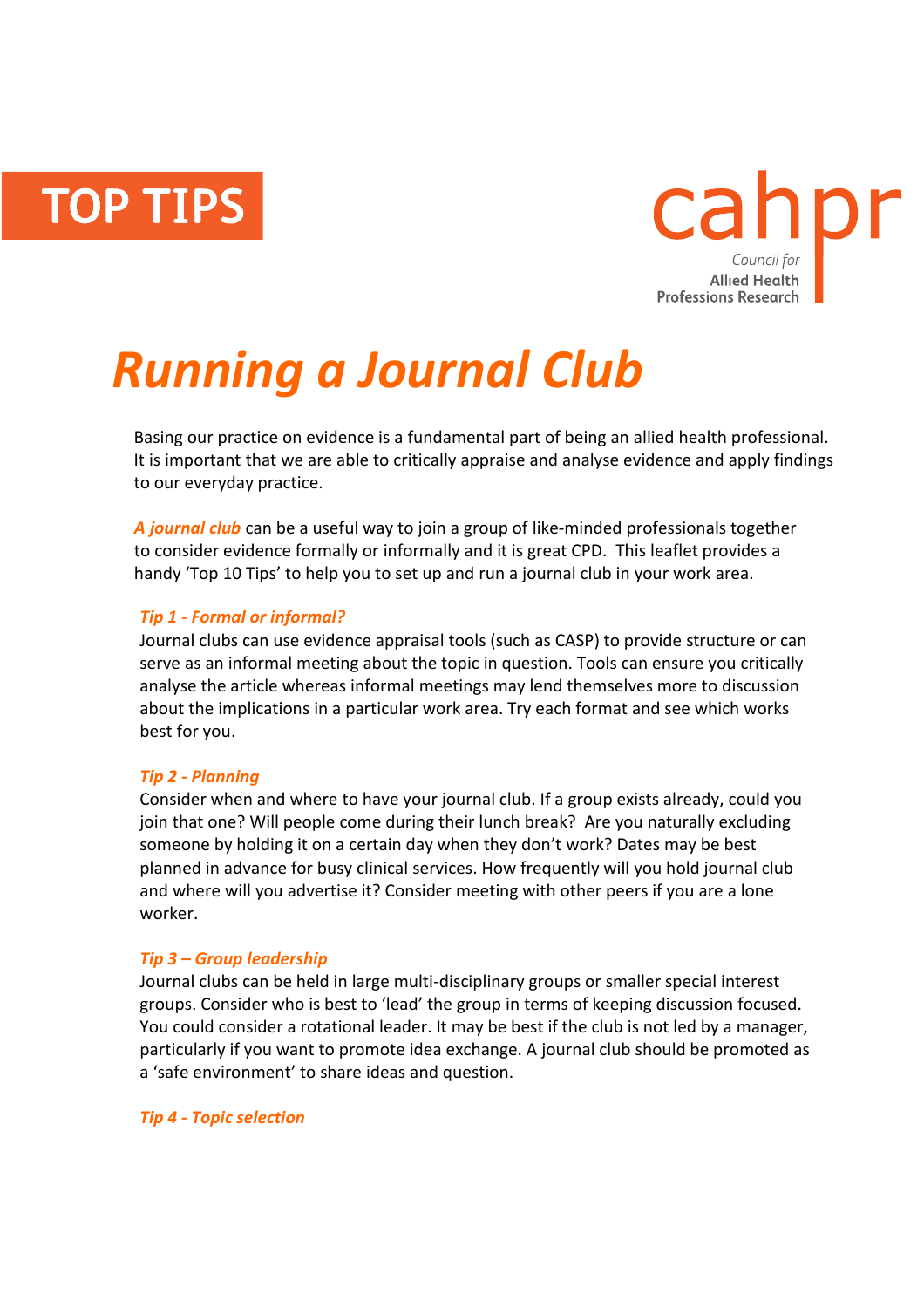Journal clubs work best when the topic is deemed relevant to current practice. Perhaps align with a new technique or procedure you are considering or to emerging evidence about how to enable your patients to cope better with treatment/ therapy. If you have a regular journal club audience you could take it in turns to suggest an article. Perhaps keep a log of what the topic has been to avoid duplication. Evidence can be considered broadly, search literature outside of your usual journal publications to offer a new perspective.

## *Tip 5 - The audience*

Are the invited audience familiar with critically appraising literature? Will the thought of it put them off? Try to find ways to offer something for people with all levels of experience and promote the idea that attending will improve appraisal skills. A well run journal club will equally offer something for the less familiar with article reviewing but still challenge the more familiar. Inviting all levels of experience provides a useful forum for learning from each other.

### *Tip 6 – Promoting collaboration*

Have you thought about offering a journal club for a range of staff across a multiprofessional team. Different specialties could take turns in 'hosting' a journal club to enable attendees to learn about a host of services across a patient pathway.

### *Tip 7 – Implications for practice*

A journal club can be a great opportunity to review changes to common practice and lead to reviews of policies and procedures in your work area. What better output can there be from reviewing literature than improvements to your patient's care? Use the opportunity to plan small action groups to benchmark, implement changes and review. Align journal club topics to key departmental objectives.

#### *Tip 8 – Refresh regularly*

It is very easy for a journal club and regular audience to become stuck in their ways. Try to refresh regularly to check that journal club is still best serving its purpose and meeting the needs of all your colleagues.

#### *Tip 9 - Evaluation*

Ask peers what they wish to gain from attending journal club. Try to find out what puts people off if you find that you arrange journal club and only very few people attend. Do people lack time to review the article could this be solved by publishing it a little earlier or do you have time to read it within the allotted journal club session? Could people read the article and send their views if they are on leave - and be given feedback on what the group discuss.

#### *Tip 10 - CPD*

A journal club is an ideal opportunity to complete CPD. Remember to reflect discussions back to the implications for practice and include a summary of discussions into your CPD portfolio.